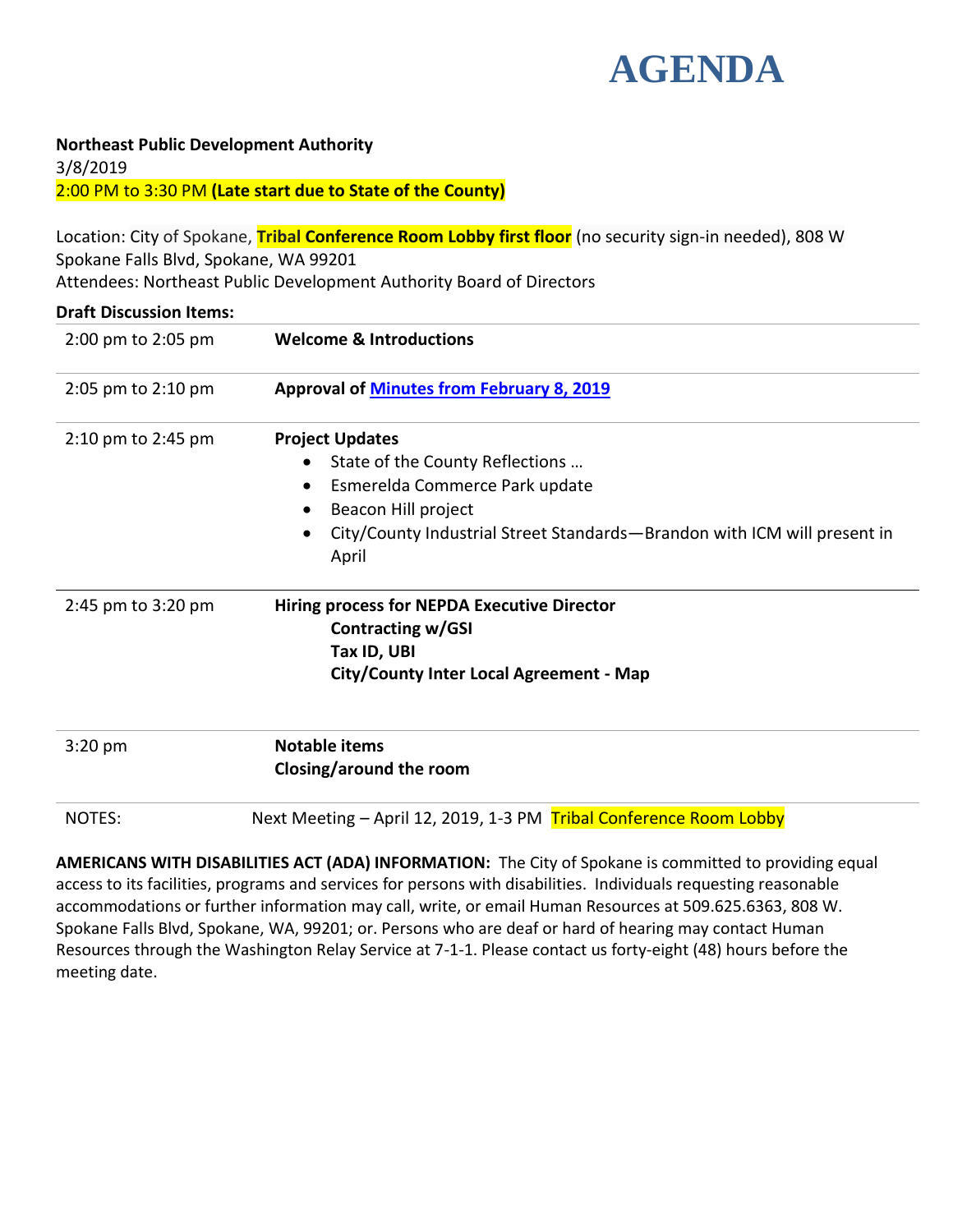# <span id="page-1-0"></span>**NORTHEAST PUBLIC DEVELOPMENT AUTHORITY Minutes**

#### **February 8, 2019**

Meeting Minutes: Meeting called to order at 2:00 PM

#### **Attendance:**

- Board Members Present: Anthony Carollo (Chair), Josh Kerns, Nicole Hydzik, Cheryl Stewart, Scott Simmons, Laura McAloon
- **•** Board Members Not Present: Mike Fagan and Craig Riley
- Staff Members Present: Teri Stripes, Amanda Winchell

#### **Welcome & Introductions:**

Minutes from the January 11, 2019 meeting approved unanimously.

#### **Project Updates:**

#### 1. **State of the City Reflection**

- Teri Stripes will be emailing out the video from the Mayor's State of the City Address
- Overall, the board members that attended the event, found the State of the City address to be informative and hopeful.

#### 2. **Hiring Process for NEPDA Executive Director**

- Board discussed benefits not being available to the applicant as the advertisement states.
- There are several applications that have been submitted that need to be reviewed.
- 3. **City/County Inter Local Agreement**
	- Council President Stuckart sent an email to the board about the funding available to NEPDA. The agreement is 75% of the property tax dollars will be disseminated to the board and the other 25% will be disseminated to the originating agency.
	- Future improvements, developments in the designated area will increase the property tax value and help grow the fund.
	- GIS is working on developing a NEPDA boundary map for the County.
	- With the latest development, the board has agreed to amend the current contract/agreement.
- 4. **Ecology IPG contract status – getting under contract**
	- The legal consultants will begin working on the grant funded project.
	- Scott Simmons team has been working on an innovative storm water treatment plan for this project.
- 5. **Esmerelda Commerce Park Update**
	- Larry Stone has been in to apply for permits.
- 6. **Beacon Hill Project**
	- $\bullet$  N/A
- 7. **City/County Industrial Street Standards**
	- Katherine Miller is working on this project. Katherine's team will provide updates directly to the board prior to the March meeting.
	- Discussed planning measures that will be in effect to help support North Division businesses once traffic moves from division to the North South Corridor.
- 8. **Prep for Feb 27 Mayor's Meeting**
	- Board and staff discussed the value in presenting the PDA's work plan to Economic Development service providers instead of meeting w/ city staff to discuss infrastructure.